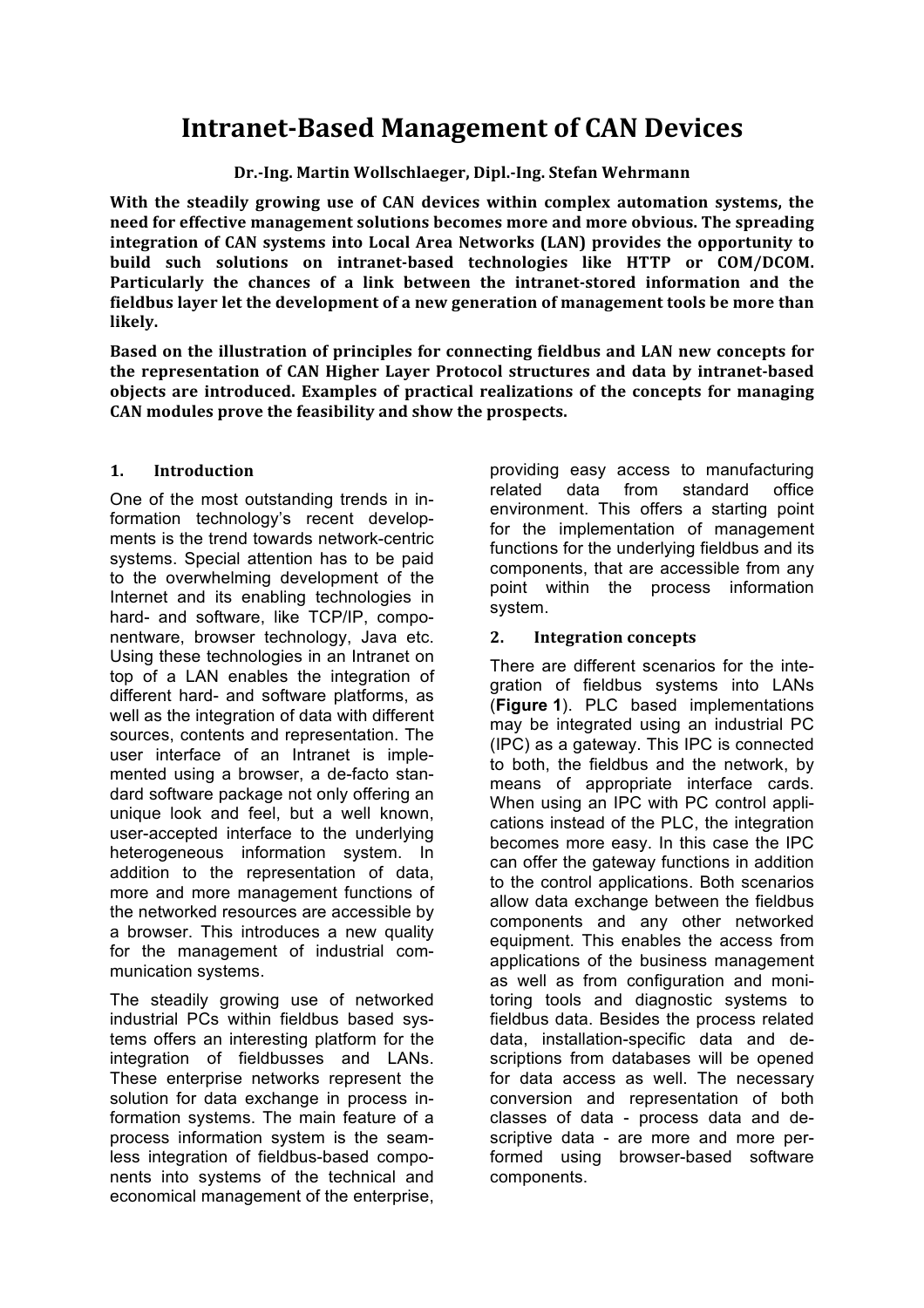

**Figure 1**: Scenarios for the integration of fieldbusses into a local area network



**Figure 2**: Software structure for the integration of a CAN system into a LAN

A mapping of the fieldbus protocol's functionality and data structures to appropriate objects is the major prerequisite for the integration of a fieldbus into an Intranet. These objects have to be organized in a

way suitable for easy access from the applications relying on fieldbus related data.

More and more PC applications use the Component Object Model (COM) [1]. Therefor a fieldbus has to be mapped to COM-objects. The access of applications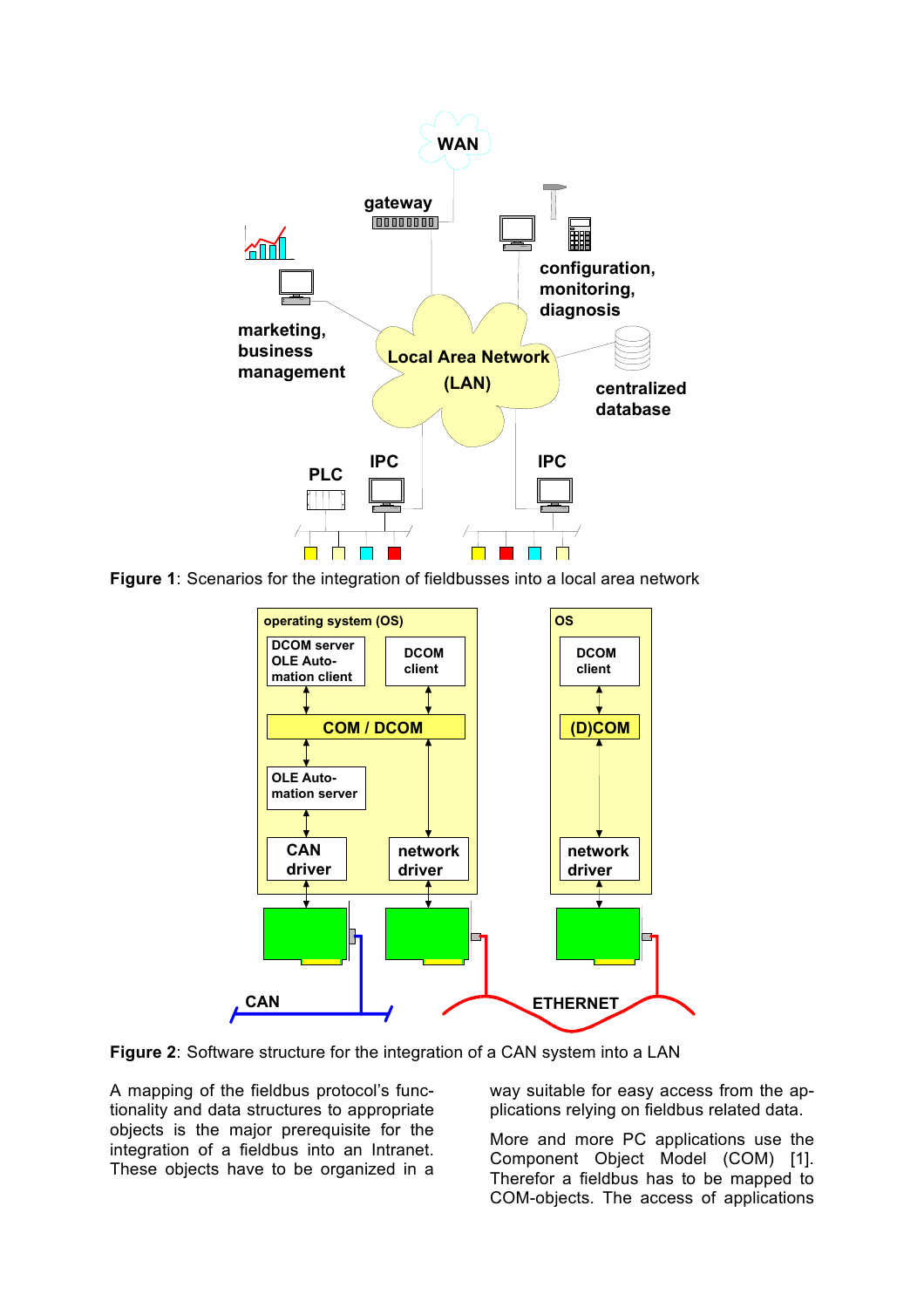to fieldbus data can be performed using OLE Automation techniques. Such a mapping enables access to fieldbus data from any OLE Automation capable local client application, without having to implement application-specific drivers for the fieldbus interface card. In addition, the mapping to COM objects is a prerequisite for the implementation of Distributed COM (DCOM). DCOM allows access from remote OLE client applications over the network in the same way as local clients do. **Figure 2** shows the principle structure of the integration of a CAN system into an Ethernet LAN.

The access to fieldbus data throughout the LAN environment is necessary for an Intranet based management of fieldbus components. Intranet based solutions are characterized by:

- the use of the Hypertext Transport Protocol (HTTP) as a network-wide unique logical transport layer,
- the use of web servers (HTTP servers) as data source, and
- the use of web browsers (HTTP clients) as a user interface.

The access of the browser to fieldbus objects is performed using server based scripts (**Figure 3**), or as a distributed application using DCOM-Clients (for example ActiveX-Controls) (**Figure 4**).

When using the script based implementation, a request from a browser initiates the execution of a script at the web server. This script starts an instance of an OLE Automation client, that accesses the COM objects of the fieldbus mapped to the OLE Automation server. The other implementation concept instantiates an ActiveX-Control [3] as a DCOM client. The web server provides the control for download on demand. The control uses DCOM for access to a DCOM server across the network. The DCOM server then uses the OLE Automation server to access the fieldbus data.

Both concepts are suitable for using a web browser as an unique interface widely accepted by the users. It provides access to fieldbus data as well as to any other information provided by the networked environment. Especially the direct access to data in fieldbus related design and configuration tools, and to database driven applications will support future complex, but scalable software tools for fieldbus handling.





**Figure 3**: Server based integration **Figure 4**: Integration as a distributed application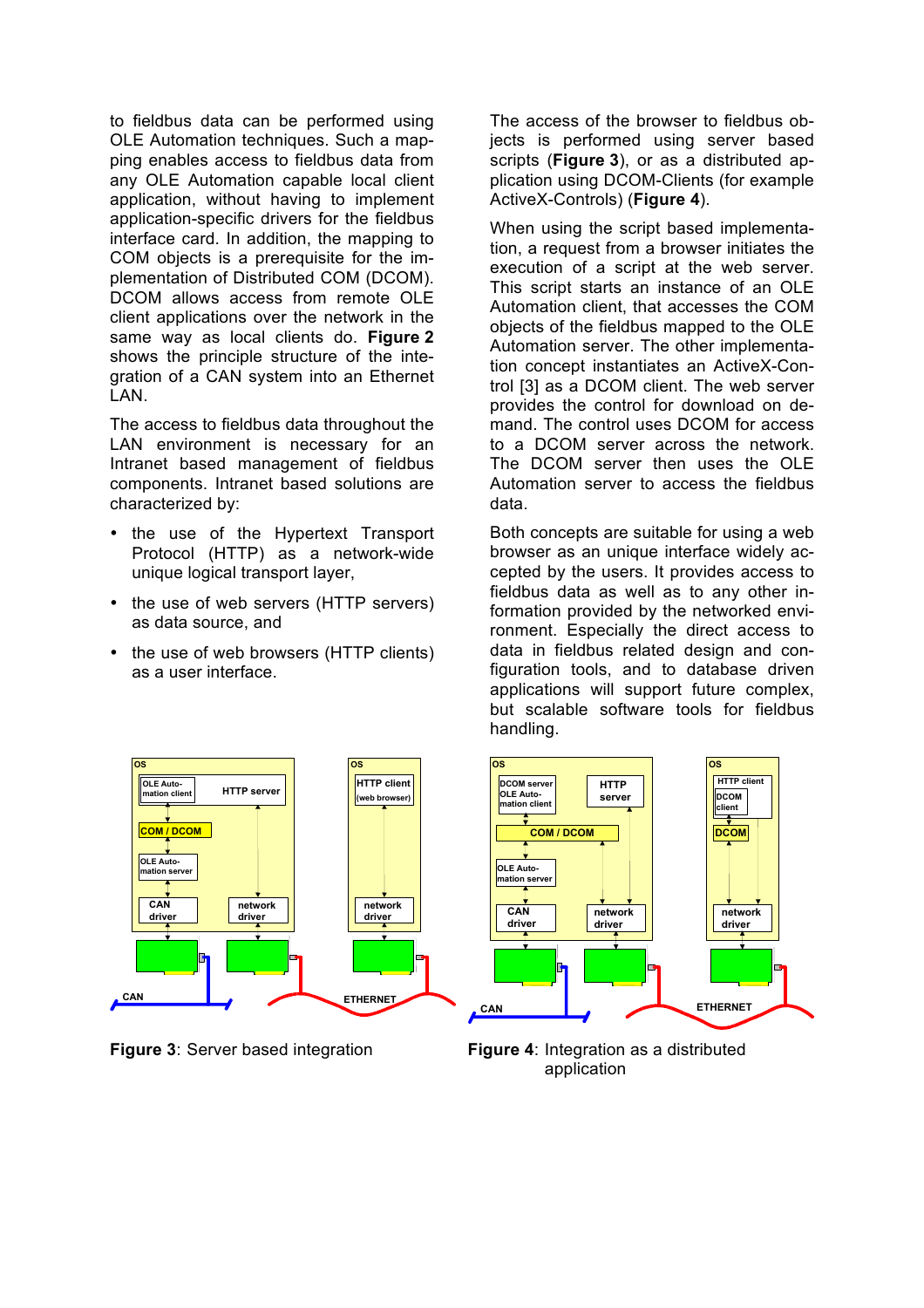#### **3. OLE Automation Server for CAN**

An important part of the implemented prototype solution is the OLE Automation server for CAN. Its tasks are the encapsulation of the underlying driver for the CAN interface card, and the providing of a COM based interface for accessing the fieldbus. The COM model defines an unique, universal expandable binary interface enabling data exchange between

different address spaces, access to properties and methods of objects, and the analysis of the interface of unknown objects. It is the prerequisite for other complex technologies, e.g. OLE Automation, Drag and Drop, OLE Documents and OLE Controls [2]. **Figure 5** shows the COM object "CAN" with its interfaces in a schematic view.

functions of the interface



**Figure 5**: Structure of the COM Object "CAN" and its interfaces

The interface *IUnknown* represents the basic interface for all other interfaces. It is the only one, that every COM object has to implement. *IUnknown* provides three methods for two fundamental properties of the COM object. These properties are used for life-time control of the object by reference counting, and for navigating between the object's different interfaces.

Reference counting is performed using the method *AddRef* called by each client. Parallel to incrementing the value of the internal reference counter, this initial conversation loads the object into the memory. By calling *Release* a client closes the connection with the object. The method decrements the reference counter. If the counter reaches zero, the object terminates and is removed from the memory. The method *QueryInterface* allows requesting for special properties and provides access to the appropriate interfaces. A client, that wants to access certain properties of an object has to use *Query-* *Interface* in order to get a pointer the interfaces required to handle the properties. This method allows further development of an object's functionality by implementing additional interfaces without changing existing ones. The clients can use existing functions without any modification.

The interface *IDispatch* extends the object CAN by implementing the functions necessary to act as an OLE Automation server. The interface's methods allow the object to be easily accessed from any script based language like Visual Basic as well as from any other programming language like C/C++. The main method of *IDispatch* is *Invoke*. It calls functions of the COM object and passes the given parameters to these functions. The selection of the appropriate function is performed using the parameter DISPID. For example, an OLE Automation client that wants to call the object's function InitCAN passes the function's name to the function *GetIDs-OfNames* of the IDispatch interface.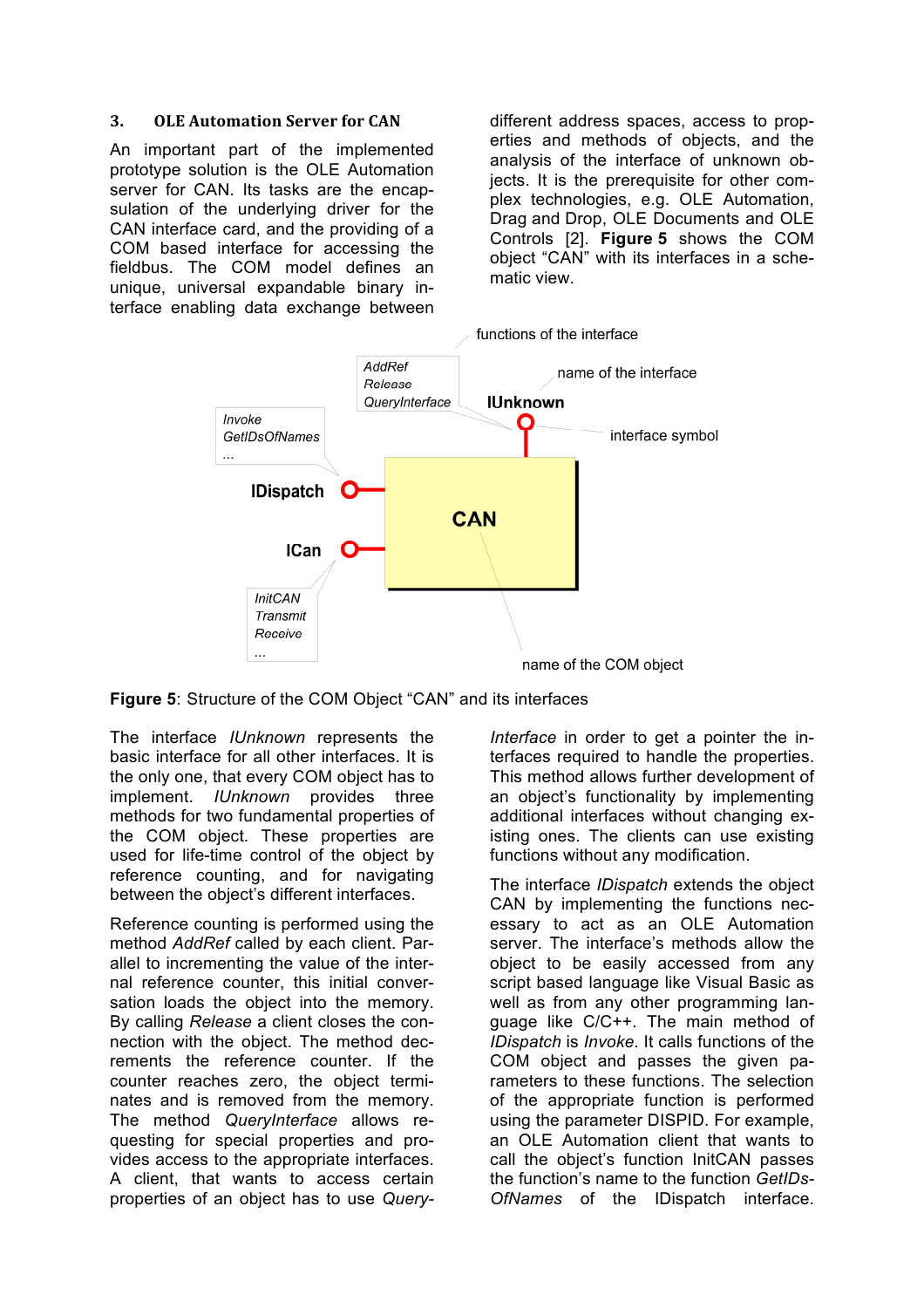*GetIDsOfNames* returns the DISPID corresponding to InitCAN. Calling *Invoke* with this DISPID at last results in the execution of InitCAN.

A language like Visual Basic encapsulates this sequence. The user only has to code the statement object.InitCAN. It should be mentioned, that this technique works across the boundaries of processes, and with DCOM across the boundaries of computers.

As an opposite to *IUnknown* and *IDispatch*, the structure of *ICan* is not predefined by COM or by technologies based on COM. The interface *ICan* represents an application specific interface. It has to provide functions suitable for access to the CAN fieldbus. These functions include for example initialization of the CAN interface card and transmitting and receiving of CAN objects. The direct access of the interface's functions allows, compared with an access using *IDispatch*, a significantly lower access time. However, this advantage can only be used within a given process and not between different processes nor different computers. This is a disadvantage according to an access using *IDispatch*.

The CAN driver implemented in the prototype system is a 16-bit driver. This required the OLE Automation server to be a 16-bit program as well. The direct access from 32-bit applications to the interface *ICan* is impossible. So the gap between 16-bit and 32-bit applications had to be closed by using *IDispatch*. Practical experiences have shown, that the timing conditions are okay for purposes of the management of CAN modules.

#### 4. **Exemplary solutions for the management of CAN modules**

Based on a CAN installation using Smart Distributed System (SDS) [4] as an application layer, the feasibility of the integration concepts are shown. The modules are connected to a PC running Windows 95 by means of an interface card. This PC implements the gateway function between CAN and a local area network. The web server is implemented as Microsoft Personal Web Server on that PC.

# **4.1. Installation using scripts**

This implementation uses the OLE Automation server for CAN described above. Scripts coded in Visual Basic Script language (VBScript) are running on top of the web server. They use the interface *IDispatch* provided by the OLE Automation server in order to access data and services of the SDS objects. Furthermore, these VBScripts are used to construct the user interface, which is provided by means of HTML pages. This interface contains different functional layers, that allows access to the functionality of SDS objects, as well as to its parameters. Compound documents represent an excellent possibility for an integration of SDS objects, installation-specific data and descriptions. **Figure 6** shows a code fragment of a HTML page containing the PDF coded online documentation of an SDS Binary Output Object and an interface to scripts for manipulating the status of the Output Object. A screenshot of that page is shown in **Figure 7**.

```
<SCRIPT LANGUAGE=VBScript
 RUNAT=Server></SCRIPT>
<HTML><HEAD><TITLE> SDS Binary
Output</TITLE></HEAD>
<BODY><H2> SDS Binary Output</H2>
<HR WIDTH=100% ALIGN=center SIZE=5>
<table border="0">
<tr>
<td><FORM METHOD="POST" ACTION="on.asp">
<P><INPUT NAME="BtnOn" TYPE="SUBMIT"
VALUE="Switch Binary Output to On">
</FORM></td>
<td><FORM METHOD="POST" 
ACTION="off.asp">
<INPUT NAME="BtnOff" TYPE="SUBMIT"
VALUE="Switch Binary Output to Off">
</FORM></td>
</tr></table>
<FORM METHOD="POST" ACTION="read.asp">
<INPUT NAME="Read Binary Output State"
TYPE="SUBMIT" VALUE="Read Binary
Output State ">
</FORM>
...
Code omitted here for brievity
...
<H3>SDS Component Modeling Specification
 ( Online ):</H3>
<body leftmargin=0 topmargin=0
scroll=no>
<embed width=100% height=50%
fullscreen=no src=http://141.44.61.248/
  NT/CAN/sds/gs052107.pdf>
</BODY>
</HTML>
```

```
Figure 6: Code fragment of an SDS 
         related compound document
```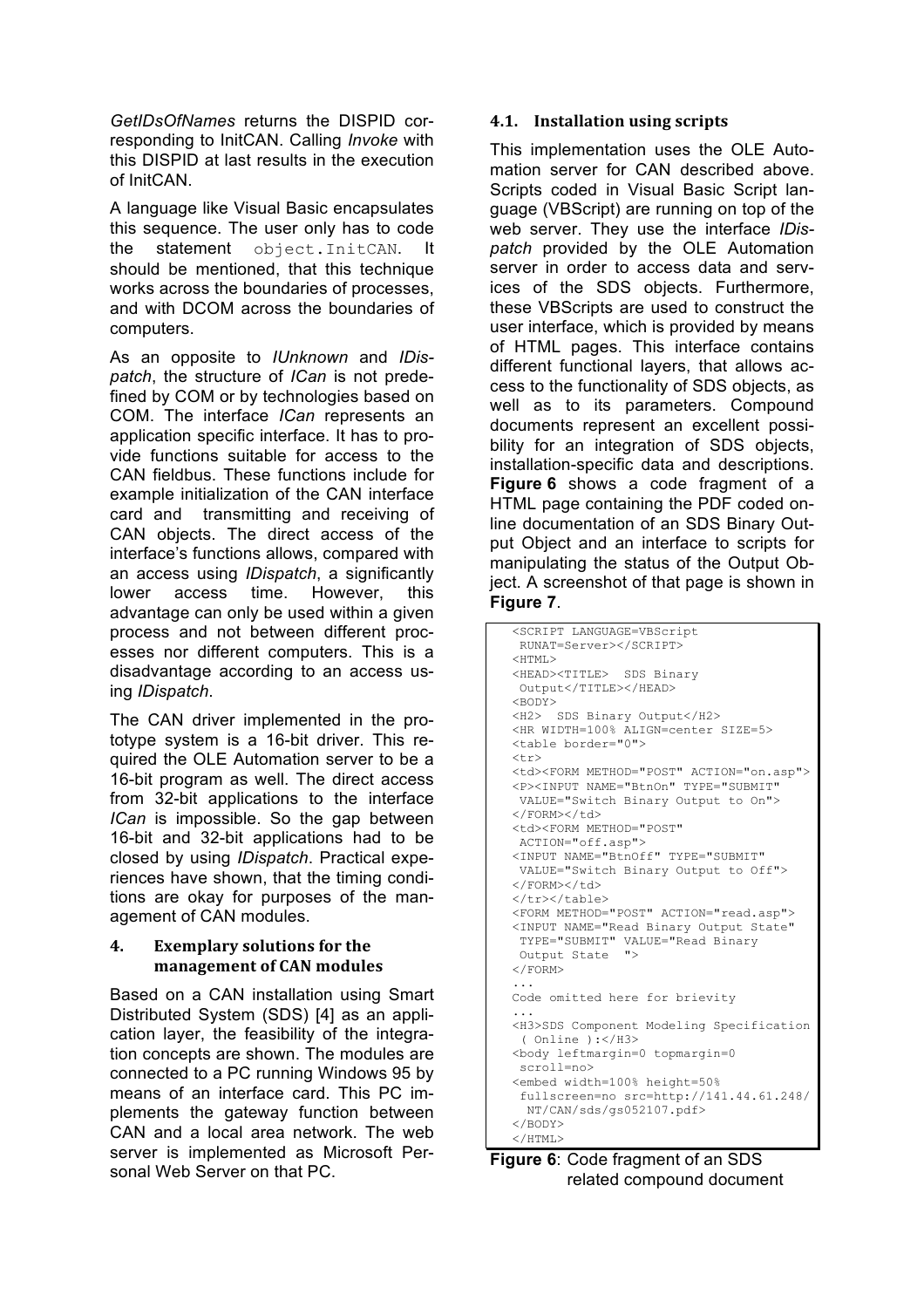This installation requires only the OLE Automation server as fieldbus-related application. However, the management-related functions have to be provided by the scripts. It has to be mentioned, that security relevant data has to be transmitted as plain text, so that the implementation of further security methods have to be considered.

| sonplot it not to be montanted, that social                                                            |                             |                                           |           |         |          |          |
|--------------------------------------------------------------------------------------------------------|-----------------------------|-------------------------------------------|-----------|---------|----------|----------|
| SDS Binary Ouput - Microsoft Internet Explorer                                                         |                             |                                           |           |         |          | п<br>l x |
| Bearbeiten Ansicht Wechseln zu Eavoriten<br>Datei                                                      | $\overline{2}$              |                                           |           |         |          | e        |
| $\Rightarrow$<br>⇦                                                                                     | ়ঁ                          |                                           | क्रा      | Ø       | ❤        | E        |
| Abbrechen Aktualisieren<br>Zurück<br><b>Vorwärts</b>                                                   | Startseite                  | Suchen                                    | Favoriten | Verlauf | Channels | Voll     |
| Adresse   a http://buspraktcan.et.uni-magdeburg.de/www-can/digout.htm<br>Links<br>$\blacktriangledown$ |                             |                                           |           |         |          |          |
|                                                                                                        |                             |                                           |           |         |          |          |
| <b>SDS Binary Output</b>                                                                               |                             |                                           |           |         |          |          |
|                                                                                                        |                             |                                           |           |         |          |          |
|                                                                                                        |                             |                                           |           |         |          |          |
| Switch Binary Output to On                                                                             | Switch Binary Output to Off |                                           |           |         |          |          |
|                                                                                                        |                             |                                           |           |         |          |          |
|                                                                                                        |                             |                                           |           |         |          |          |
| Read Binary Output State                                                                               |                             |                                           |           |         |          |          |
|                                                                                                        |                             |                                           |           |         |          |          |
| State: $\Box$ On $\Box$ Off                                                                            |                             |                                           |           |         |          |          |
|                                                                                                        |                             |                                           |           |         |          |          |
| SDS Component Modeling Specification (Online):                                                         |                             |                                           |           |         |          |          |
|                                                                                                        |                             |                                           |           |         |          |          |
| 调 調<br>i <sub>abci</sub>                                                                               |                             | dini                                      | 的名        |         | M        |          |
| SDS I/O Device<br>0.1                                                                                  |                             |                                           |           |         |          |          |
| Object<br>Attribute                                                                                    |                             | <b>Smart Distributed System Hierarchy</b> |           |         |          |          |
| ID<br>Name                                                                                             |                             |                                           |           |         |          |          |
| Network Data Descriptor<br>Object Type                                                                 |                             |                                           |           |         |          |          |
| Actions<br>m<br>Name                                                                                   |                             |                                           |           |         |          |          |
| Events                                                                                                 |                             |                                           |           |         |          |          |
| ID<br>Name                                                                                             |                             |                                           |           |         |          |          |



## **4.2. Installation using ActiveX-Controls**

This solution requires a DCOM server, that presents the functions of the OLE Automation server to the networked environment. The interaction with the user is performed by ActiveX-Controls. After a download from the web server, these controls are automatically instantiated on the client system, where they reside for further use. ActiveX-Controls can be integrated into any ActiveX-Container application. More and more container applications are used as a framework for specialized software components. This allows the reuse of the controls in a large number of different applications. The management functions have to be mapped to the user interface provided by the control. **Figure 8** shows a screenshot of an ActiveX based management solution for SDS systems.

The treeview control on the left side represents the logical structure of the SDS installation. The access to data in the SDS components is possible by means of the text boxes and buttons on the right side. This data is manipulated by the control's internal functions and then transferred to the DCOM server that passes the data to the OLE Automation server. It is possible that the OLE Automation server is implemented as a part of the DCOM server. However, it has to be considered that the OLE Automation server has to access the interface card with its specific interface. The major advantage of the described installation is that the data is transmitted between the controls and the server in a binary format, so that security problems are reduced.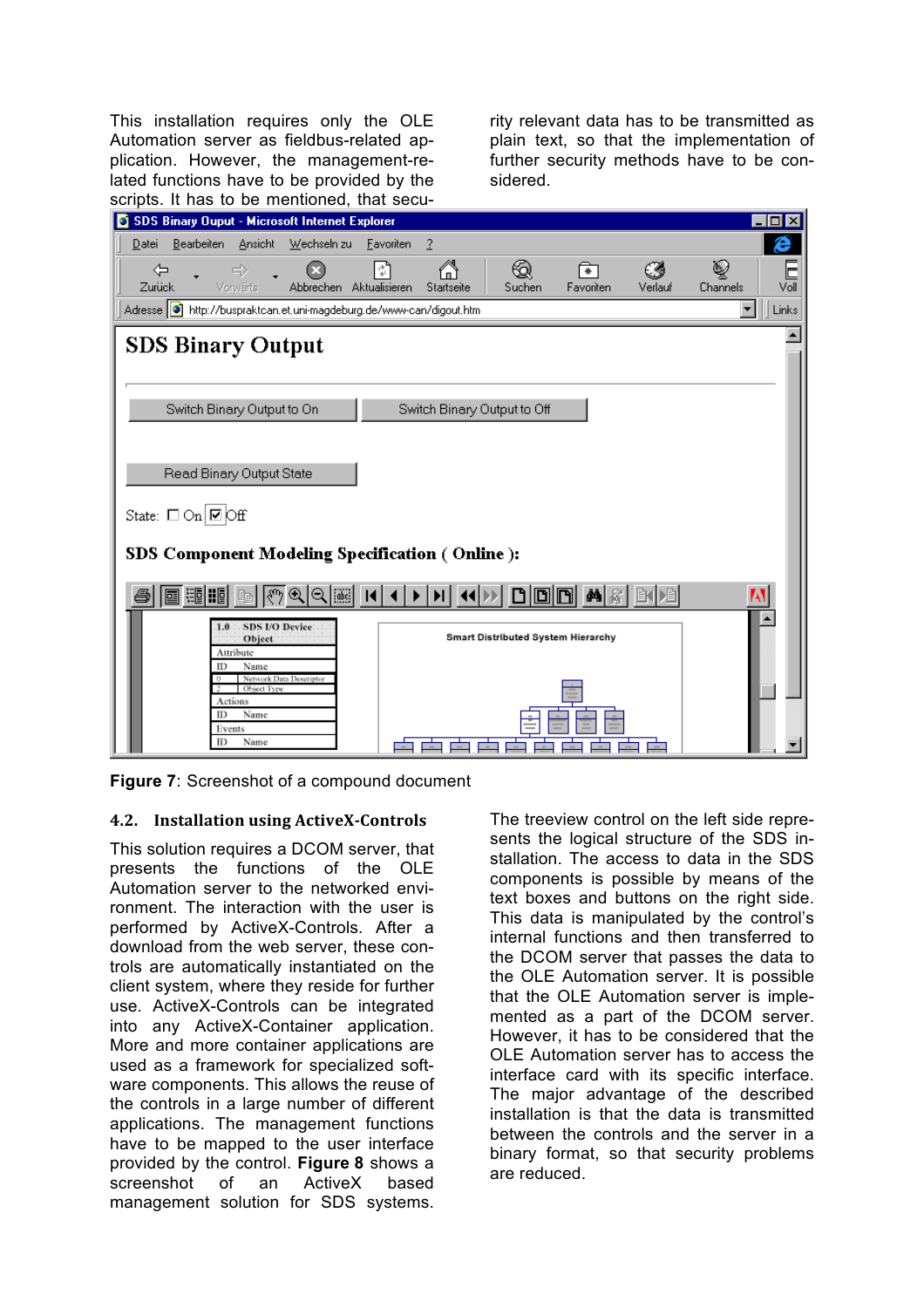

**Figure 8**: Screenshot of an ActiveX-based SDS management solution

## **5. Conclusion and future trends**

An intranet based management solution enables an easy handling of a fieldbus system as a part of a process information system with high complexity. It requires the integration of a fieldbus into a local area network. This integration is possible by implementing appropriate software objects, that provide unique interfaces for applications. The integrative aspects of such implementations are considered as a new feature of modern software. The growing success of OPC (OLE for Process Control) [5], that also uses a COM based concept, is an example for this. Future management solutions can be implemented on top of OPC in order to use fieldbus independent data access methods.

The installation with ActiveX-Controls can be integrated into Java based management systems. Java can instantiate and access COM objects, so that data exchange between Java applications and fieldbus data can be performed using the OLE Automation server described above. On the other hand, ActiveX-Controls can be integrated into Java applets [6], that can be used in web browsers or Java applications. Furthermore, applets or controls with component-specific management functions can be implemented directly in the fieldbus components. They can be uploaded via the fieldbus into a networkcentric application framework.

The introduction of Intranet based management solutions allows fieldbus handling with a new quality in user support. It offers a platform and a starting point for further developments in information technology, as well as in electronics and automation and control.

#### **References**

[1] Chappel, D.: Understanding ActiveX and OLE. Microsoft Press, 1996.